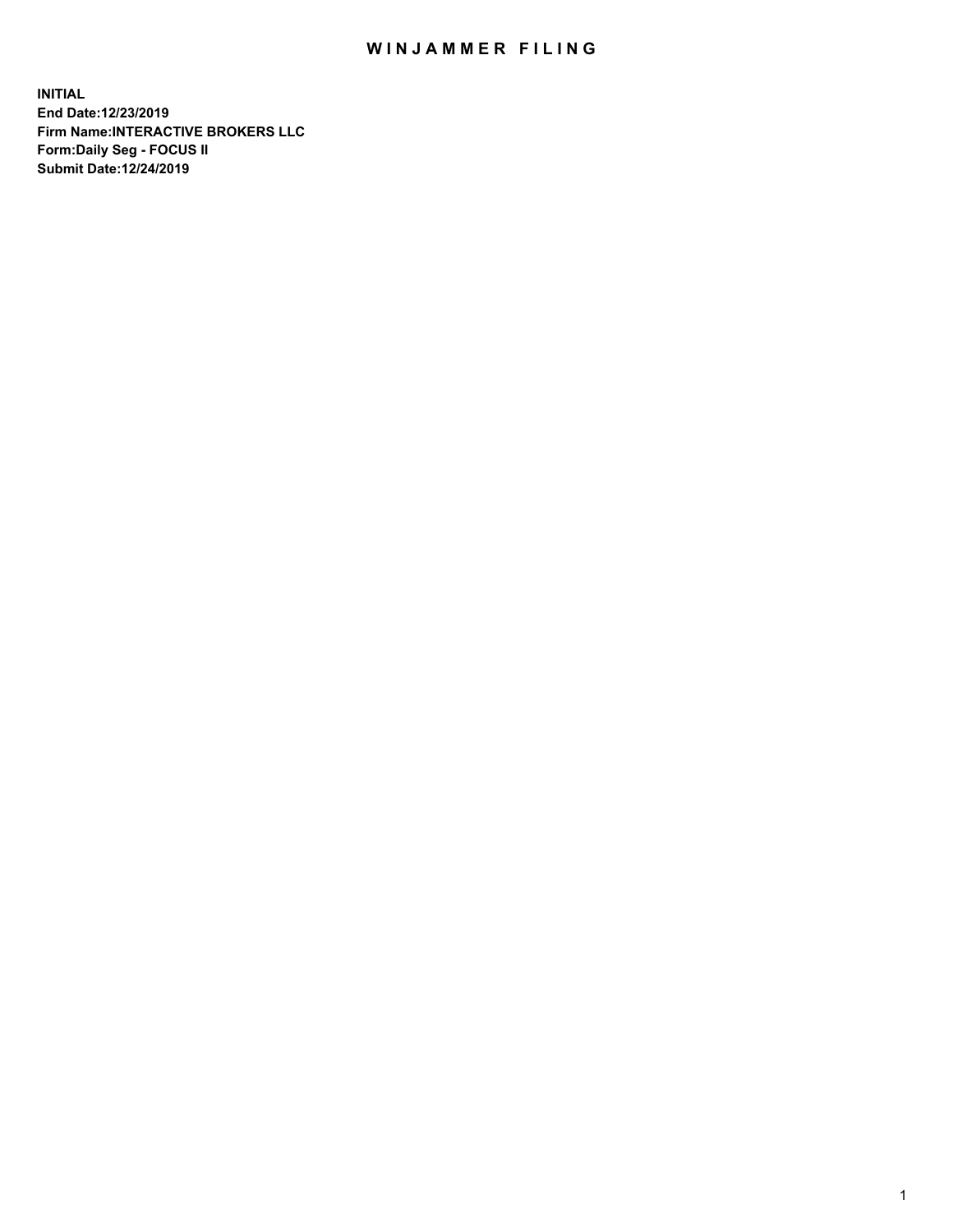**INITIAL End Date:12/23/2019 Firm Name:INTERACTIVE BROKERS LLC Form:Daily Seg - FOCUS II Submit Date:12/24/2019 Daily Segregation - Cover Page**

| Name of Company                                                                                                                                                                                                                                                                                                                | <b>INTERACTIVE BROKERS LLC</b>                                                                  |
|--------------------------------------------------------------------------------------------------------------------------------------------------------------------------------------------------------------------------------------------------------------------------------------------------------------------------------|-------------------------------------------------------------------------------------------------|
| <b>Contact Name</b>                                                                                                                                                                                                                                                                                                            | James Menicucci                                                                                 |
| <b>Contact Phone Number</b>                                                                                                                                                                                                                                                                                                    | 203-618-8085                                                                                    |
| <b>Contact Email Address</b>                                                                                                                                                                                                                                                                                                   | jmenicucci@interactivebrokers.c<br>om                                                           |
| FCM's Customer Segregated Funds Residual Interest Target (choose one):<br>a. Minimum dollar amount: ; or<br>b. Minimum percentage of customer segregated funds required:% ; or<br>c. Dollar amount range between: and; or<br>d. Percentage range of customer segregated funds required between:% and%.                         | $\overline{\mathbf{0}}$<br>$\overline{\mathbf{0}}$<br>155,000,000 245,000,000<br>0 <sub>0</sub> |
| FCM's Customer Secured Amount Funds Residual Interest Target (choose one):<br>a. Minimum dollar amount: ; or<br>b. Minimum percentage of customer secured funds required:%; or<br>c. Dollar amount range between: and; or<br>d. Percentage range of customer secured funds required between:% and%.                            | $\overline{\mathbf{0}}$<br>$\overline{\mathbf{0}}$<br>80,000,000 120,000,000<br>0 <sub>0</sub>  |
| FCM's Cleared Swaps Customer Collateral Residual Interest Target (choose one):<br>a. Minimum dollar amount: ; or<br>b. Minimum percentage of cleared swaps customer collateral required:% ; or<br>c. Dollar amount range between: and; or<br>d. Percentage range of cleared swaps customer collateral required between:% and%. | $\overline{\mathbf{0}}$<br>$\underline{\mathbf{0}}$<br>0 <sub>0</sub><br>0 <sub>0</sub>         |

Attach supporting documents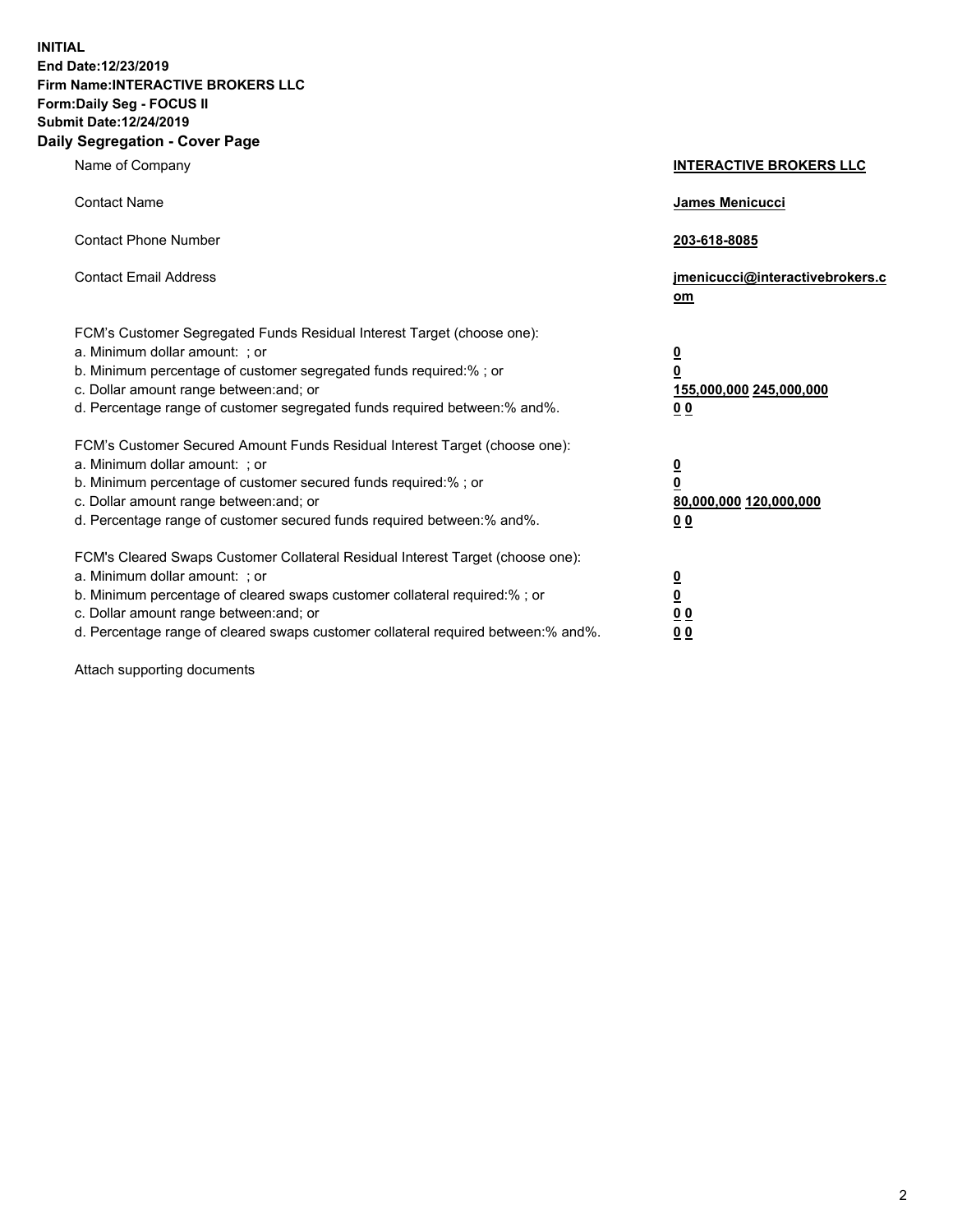## **INITIAL End Date:12/23/2019 Firm Name:INTERACTIVE BROKERS LLC Form:Daily Seg - FOCUS II Submit Date:12/24/2019 Daily Segregation - Secured Amounts**

|     | Daily Segregation - Secured Amounts                                                               |                                   |
|-----|---------------------------------------------------------------------------------------------------|-----------------------------------|
|     | Foreign Futures and Foreign Options Secured Amounts                                               |                                   |
|     | Amount required to be set aside pursuant to law, rule or regulation of a foreign                  | $0$ [7305]                        |
|     | government or a rule of a self-regulatory organization authorized thereunder                      |                                   |
| 1.  | Net ledger balance - Foreign Futures and Foreign Option Trading - All Customers                   |                                   |
|     | A. Cash                                                                                           | 510,289,541 [7315]                |
|     | B. Securities (at market)                                                                         | $0$ [7317]                        |
| 2.  | Net unrealized profit (loss) in open futures contracts traded on a foreign board of trade         | 3,538,576 [7325]                  |
| 3.  | Exchange traded options                                                                           |                                   |
|     | a. Market value of open option contracts purchased on a foreign board of trade                    | 175,355 [7335]                    |
|     | b. Market value of open contracts granted (sold) on a foreign board of trade                      | -244,716 [7337]                   |
| 4.  | Net equity (deficit) (add lines 1. 2. and 3.)                                                     | 513,758,756 [7345]                |
| 5.  | Account liquidating to a deficit and account with a debit balances - gross amount                 | 4,205 [7351]                      |
|     | Less: amount offset by customer owned securities                                                  | 0 [7352] 4,205 [7354]             |
| 6.  | Amount required to be set aside as the secured amount - Net Liquidating Equity                    | 513,762,961 [7355]                |
|     | Method (add lines 4 and 5)                                                                        |                                   |
| 7.  | Greater of amount required to be set aside pursuant to foreign jurisdiction (above) or line<br>6. | 513,762,961 [7360]                |
|     | FUNDS DEPOSITED IN SEPARATE REGULATION 30.7 ACCOUNTS                                              |                                   |
| 1.  | Cash in banks                                                                                     |                                   |
|     | A. Banks located in the United States                                                             | 48,784,736 [7500]                 |
|     | B. Other banks qualified under Regulation 30.7                                                    | 0 [7520] 48,784,736 [7530]        |
| 2.  | Securities                                                                                        |                                   |
|     | A. In safekeeping with banks located in the United States                                         | 493,590,000 [7540]                |
|     | B. In safekeeping with other banks qualified under Regulation 30.7                                | 0 [7560] 493,590,000 [7570]       |
| 3.  | Equities with registered futures commission merchants                                             |                                   |
|     | A. Cash                                                                                           | $0$ [7580]                        |
|     | <b>B.</b> Securities                                                                              | $0$ [7590]                        |
|     | C. Unrealized gain (loss) on open futures contracts                                               | $0$ [7600]                        |
|     | D. Value of long option contracts                                                                 | $0$ [7610]                        |
|     | E. Value of short option contracts                                                                | 0 [7615] 0 [7620]                 |
| 4.  | Amounts held by clearing organizations of foreign boards of trade                                 |                                   |
|     | A. Cash                                                                                           | $0$ [7640]                        |
|     | <b>B.</b> Securities                                                                              | $0$ [7650]                        |
|     | C. Amount due to (from) clearing organization - daily variation                                   | $0$ [7660]                        |
|     | D. Value of long option contracts                                                                 | $0$ [7670]                        |
|     | E. Value of short option contracts                                                                | 0 [7675] 0 [7680]                 |
| 5.  | Amounts held by members of foreign boards of trade                                                |                                   |
|     | A. Cash                                                                                           | 94,396,734 [7700]                 |
|     | <b>B.</b> Securities                                                                              | $0$ [7710]                        |
|     | C. Unrealized gain (loss) on open futures contracts                                               | -761,990 [7720]                   |
|     | D. Value of long option contracts                                                                 | 175,355 [7730]                    |
|     | E. Value of short option contracts                                                                | -244,716 [7735] 93,565,383 [7740] |
| 6.  | Amounts with other depositories designated by a foreign board of trade                            | 0 [7760]                          |
| 7.  | Segregated funds on hand                                                                          | $0$ [7765]                        |
| 8.  | Total funds in separate section 30.7 accounts                                                     | 635,940,119 [7770]                |
| 9.  | Excess (deficiency) Set Aside for Secured Amount (subtract line 7 Secured Statement               | 122, 177, 158 [7380]              |
|     | Page 1 from Line 8)                                                                               |                                   |
| 10. | Management Target Amount for Excess funds in separate section 30.7 accounts                       | 80,000,000 [7780]                 |
| 11. | Excess (deficiency) funds in separate 30.7 accounts over (under) Management Target                | 42,177,158 [7785]                 |
|     |                                                                                                   |                                   |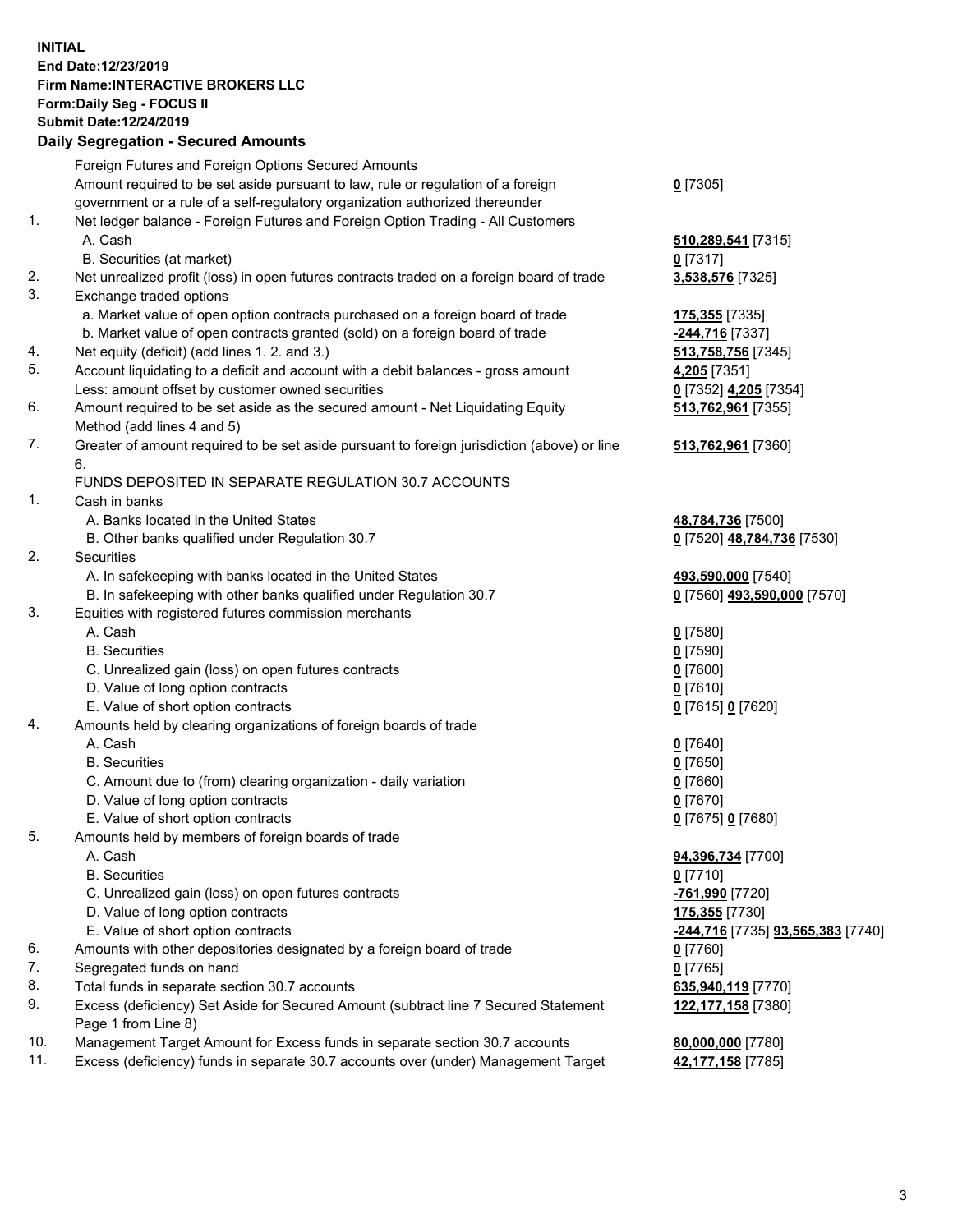**INITIAL End Date:12/23/2019 Firm Name:INTERACTIVE BROKERS LLC Form:Daily Seg - FOCUS II Submit Date:12/24/2019 Daily Segregation - Segregation Statement** SEGREGATION REQUIREMENTS(Section 4d(2) of the CEAct) 1. Net ledger balance A. Cash **4,064,930,788** [7010] B. Securities (at market) **0** [7020] 2. Net unrealized profit (loss) in open futures contracts traded on a contract market **26,330,924** [7030] 3. Exchange traded options A. Add market value of open option contracts purchased on a contract market **147,254,962** [7032] B. Deduct market value of open option contracts granted (sold) on a contract market **-177,372,289** [7033] 4. Net equity (deficit) (add lines 1, 2 and 3) **4,061,144,385** [7040] 5. Accounts liquidating to a deficit and accounts with debit balances - gross amount **959,095** [7045] Less: amount offset by customer securities **0** [7047] **959,095** [7050] 6. Amount required to be segregated (add lines 4 and 5) **4,062,103,480** [7060] FUNDS IN SEGREGATED ACCOUNTS 7. Deposited in segregated funds bank accounts A. Cash **994,590,288** [7070] B. Securities representing investments of customers' funds (at market) **1,992,187,010** [7080] C. Securities held for particular customers or option customers in lieu of cash (at market) **0** [7090] 8. Margins on deposit with derivatives clearing organizations of contract markets A. Cash **2,740,867** [7100] B. Securities representing investments of customers' funds (at market) **1,309,592,298** [7110] C. Securities held for particular customers or option customers in lieu of cash (at market) **0** [7120] 9. Net settlement from (to) derivatives clearing organizations of contract markets **4,018,362** [7130] 10. Exchange traded options A. Value of open long option contracts **146,975,011** [7132] B. Value of open short option contracts **-177,191,997** [7133] 11. Net equities with other FCMs A. Net liquidating equity **0** [7140] B. Securities representing investments of customers' funds (at market) **0** [7160] C. Securities held for particular customers or option customers in lieu of cash (at market) **0** [7170] 12. Segregated funds on hand **0** [7150] 13. Total amount in segregation (add lines 7 through 12) **4,272,911,839** [7180] 14. Excess (deficiency) funds in segregation (subtract line 6 from line 13) **210,808,359** [7190] 15. Management Target Amount for Excess funds in segregation **155,000,000** [7194] **55,808,359** [7198]

16. Excess (deficiency) funds in segregation over (under) Management Target Amount Excess